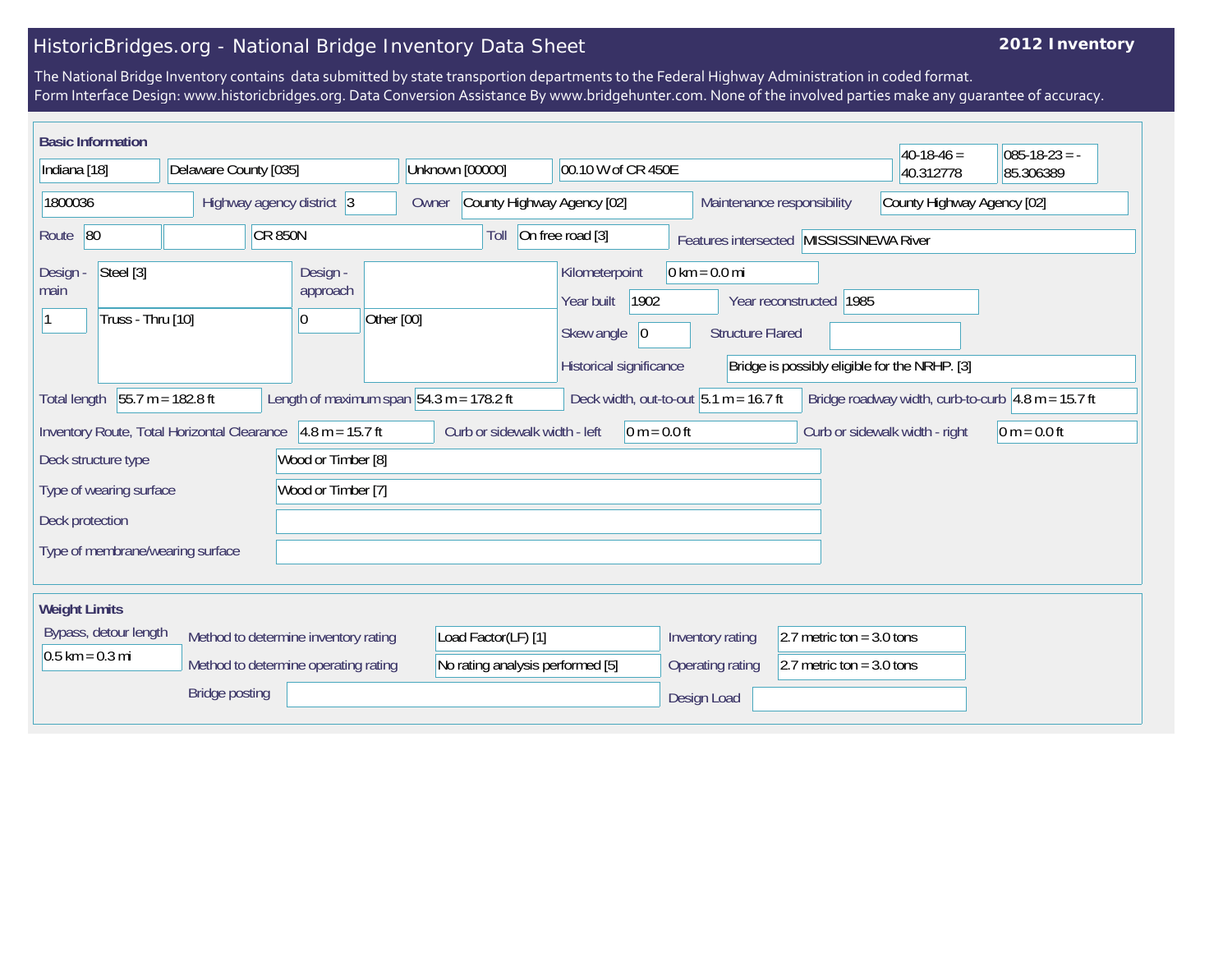| <b>Functional Details</b>                                                                                                             |                                                                                         |  |  |  |  |  |  |  |  |  |
|---------------------------------------------------------------------------------------------------------------------------------------|-----------------------------------------------------------------------------------------|--|--|--|--|--|--|--|--|--|
| Average daily truck traffi<br>116<br>Average Daily Traffic                                                                            | Year 2003<br>200<br>2029<br>%<br>Future average daily traffic<br>Year                   |  |  |  |  |  |  |  |  |  |
| Road classification<br>Local (Rural) [09]                                                                                             | Approach roadway width<br>$5.5 m = 18.0 ft$<br>Lanes on structure  1                    |  |  |  |  |  |  |  |  |  |
| Direction of traffic One lane bridge for 2 - way traffic [3]<br>Type of service on bridge Highway [1]<br>Bridge median                |                                                                                         |  |  |  |  |  |  |  |  |  |
| No parallel structure exists. [N]<br>Parallel structure designation                                                                   |                                                                                         |  |  |  |  |  |  |  |  |  |
| Waterway [5]<br>Type of service under bridge                                                                                          | 0 <br>Navigation control<br>Lanes under structure                                       |  |  |  |  |  |  |  |  |  |
| Navigation horizontal clearance $ 0 = N/A$<br>Navigation vertical clearanc<br>$0 = N/A$                                               |                                                                                         |  |  |  |  |  |  |  |  |  |
| Minimum vertical clearance over bridge roadway<br>Minimum navigation vertical clearance, vertical lift bridge<br>$5.18 m = 17.0 ft$   |                                                                                         |  |  |  |  |  |  |  |  |  |
| Minimum lateral underclearance reference feature Feature not a highway or railroad [N]                                                |                                                                                         |  |  |  |  |  |  |  |  |  |
| Minimum lateral underclearance on right $ 0 = N/A$                                                                                    | Minimum lateral underclearance on left $0 = N/A$                                        |  |  |  |  |  |  |  |  |  |
| Minimum vertical underclearance reference feature Feature not a highway or railroad [N]<br>Minimum Vertical Underclearance $ 0 = N/A$ |                                                                                         |  |  |  |  |  |  |  |  |  |
| Appraisal ratings - underclearances N/A [N]                                                                                           |                                                                                         |  |  |  |  |  |  |  |  |  |
|                                                                                                                                       |                                                                                         |  |  |  |  |  |  |  |  |  |
| <b>Repair and Replacement Plans</b>                                                                                                   |                                                                                         |  |  |  |  |  |  |  |  |  |
| Type of work to be performed                                                                                                          | Work to be done by contract [1]<br>Work done by                                         |  |  |  |  |  |  |  |  |  |
| Replacement of bridge or other structure because<br>of substandard load carrying capacity or substantial                              | Bridge improvement cost<br>1330000<br>115000<br>Roadway improvement cost                |  |  |  |  |  |  |  |  |  |
| bridge roadway geometry. [31]                                                                                                         | $67.1 m = 220.2 ft$<br>Length of structure improvement<br>Total project cost<br>1445000 |  |  |  |  |  |  |  |  |  |
|                                                                                                                                       | Year of improvement cost estimate<br>2007                                               |  |  |  |  |  |  |  |  |  |
|                                                                                                                                       | Border bridge - state<br>Border bridge - percent responsibility of other state          |  |  |  |  |  |  |  |  |  |
|                                                                                                                                       | Border bridge - structure number                                                        |  |  |  |  |  |  |  |  |  |